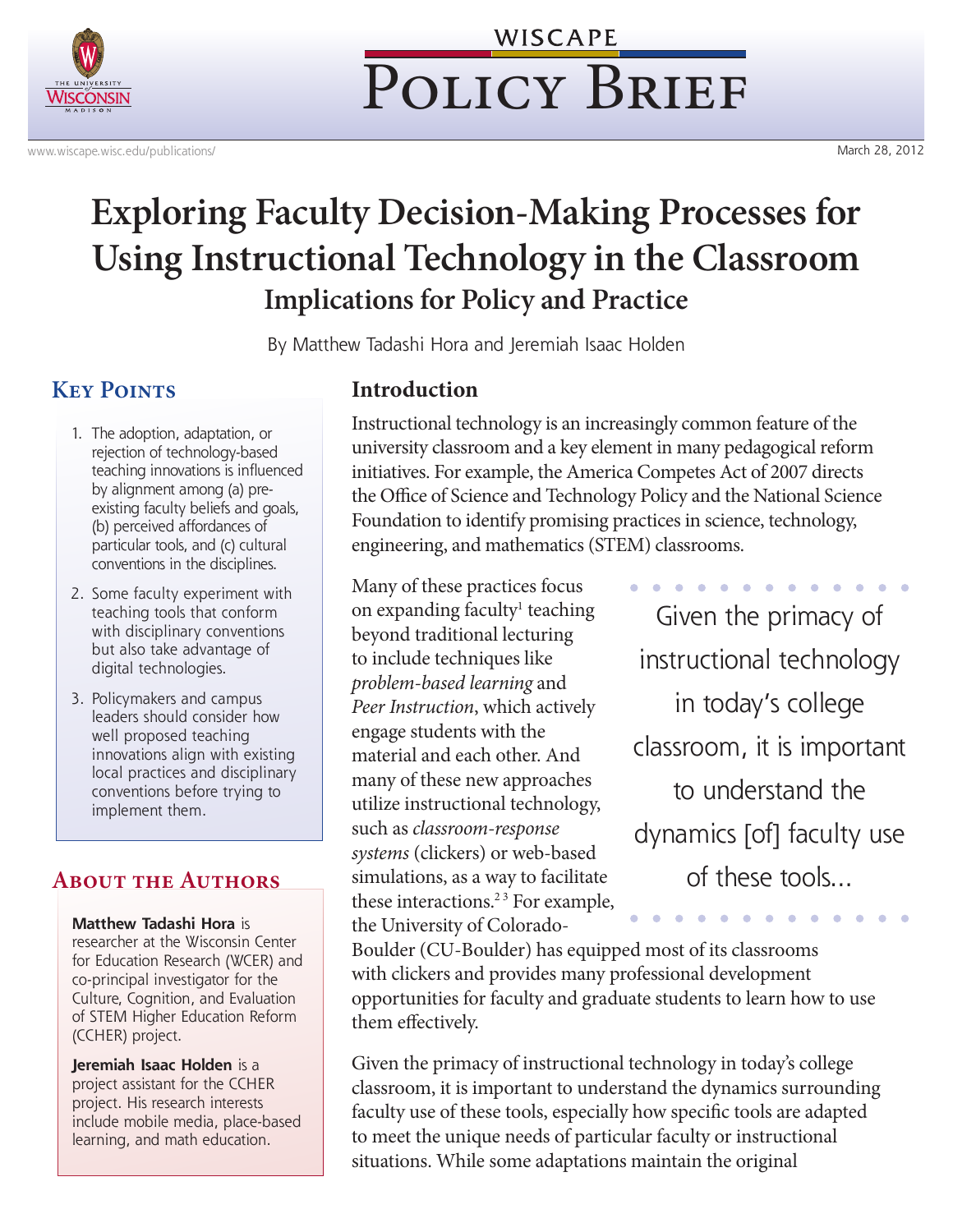pedagogical intent of the designers, others are "lethal mutations" that subvert these intentions and result in ineffective classroom uses.4 For example, investment in classroom clickers at CU-Boulder has not automatically translated into more effective pedagogy: research indicates that some faculty use clickers to facilitate student learning while others use them for low-level tasks (e.g., taking attendance) or in pedagogically ineffective ways (e.g., giving students insufficient time to answer questions).<sup>5</sup> In other cases, technological innovations may simply be rejected out of hand.<sup>6</sup>

But blame for a lack of diffusion of pedagogical innovations cannot be laid solely at the feet of instructors; instructional designers and policymakers face the challenge of introducing innovations into established patterns of tool use and educational practice.<sup>7</sup> It is well known that teachers will appraise the utility and desirability of innovations in light of their existing beliefs, workplace constraints, and classroom practices.8 For example, an initiative to reform introductory engineering courses by streamlining course administration through new software systems faltered because it demanded onerous time commitments, a considerable barrier for research-oriented faculty.<sup>9</sup>

As a result, when interventions are designed and implemented without a working understanding of

existing practices and workplace conditions, incompatibilities between the demands of the innovation and the constraints of the local setting may result.<sup>10</sup> For these reasons, researchers argue that "resistance" should be understood not solely as a kneejerk reaction against an innovation but also as a principled and defensible response to a poorly designed intervention.<sup>11</sup> Thus, instructional designers need robust accounts of local practice, which can ground the design of new initiatives and provide insights into why initiatives are encountering resistance or undesirable adaptations.

#### **Systems-of-Practice: Towards Comprehensive Accounts of Faculty Teaching**

It is not uncommon for teaching to be conceptualized solely as the overt pedagogical techniques used in the classroom, such as lecturing, the use of clickers, or small-group work. But describing faculty teaching in this way obscures two critical aspects of instruction: 1) the importance of course planning and the influence of organizational contexts and individual characteristics on this process,<sup>12</sup> and 2) the multi-dimensional nature of classroom instruction (i.e., it includes

...instructional designers need robust accounts of local practice, which can ground the design of new initiatives...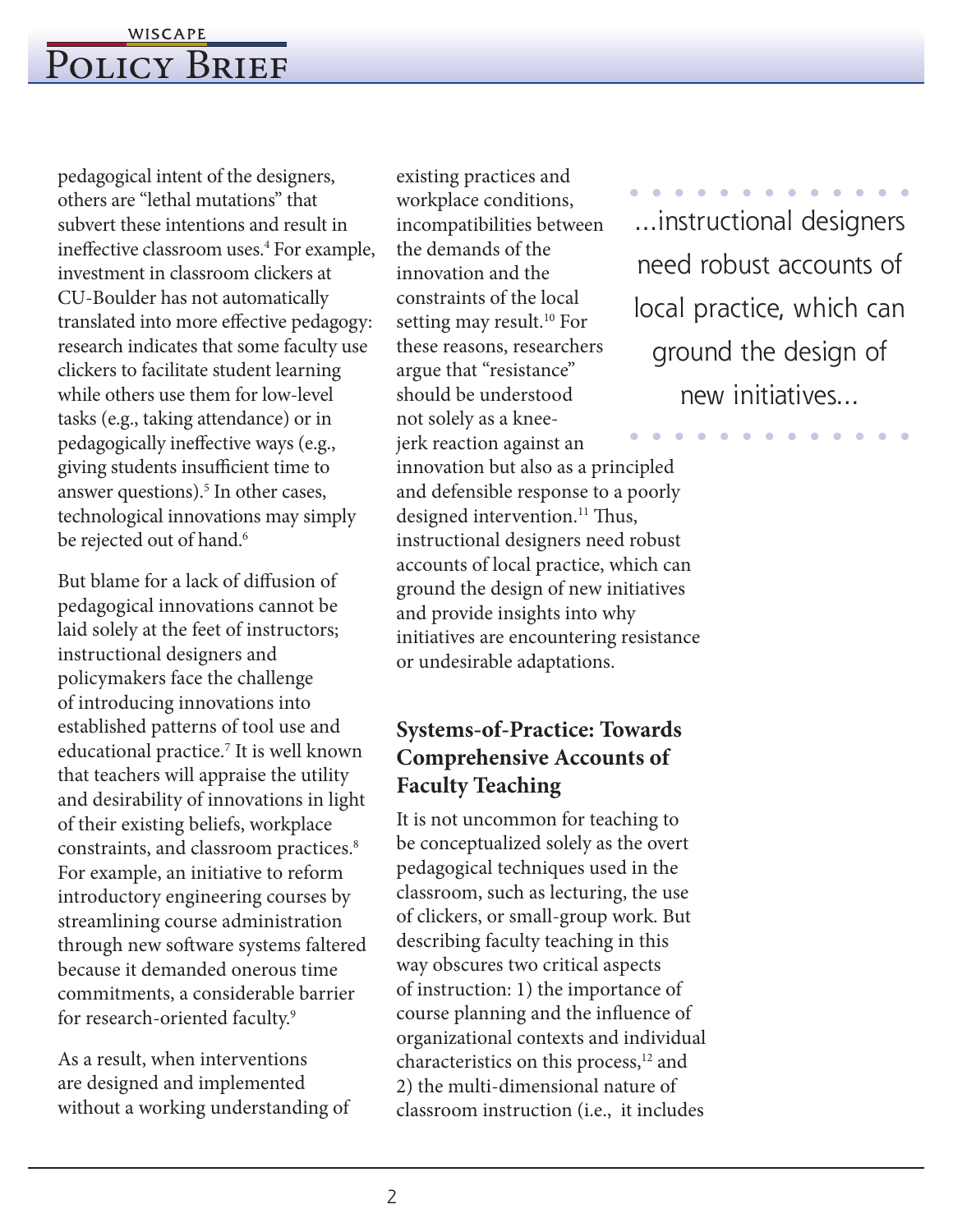features—beyond pedagogical techniques—that interact throughout a class period). Research on K-12 teaching and school leadership is increasingly moving away from a view of practitioners as "lone heroes" who make decisions and act in isolation with little input or influence from other people or organizational constraints and characteristics.13 Instead, teaching is best viewed as a *system-of-practice*, which is comprised of the "dynamic interplay of artifacts and tasks that inform, constrain, and constitute local practice."14

In regard to course planning, this view suggests that faculty will "read" their environments and determine

...faculty will 'read' their environments and determine how local policies, procedures, and resources will constrain or afford their decisions about teaching.

how local policies, procedures, and resources will constrain or afford their decisions about teaching. For example, when planning for class, faculty will draw upon the technology-related resources that they know their departments provide. Thus, it is important to account for the technology that faculty recognize as being available and salient to their work.

The selection of pedagogical techniques and instructional technologies also is influenced by teachers' pre-existing *schemata*  (i.e., mental structures or

representations), which are activated in particular situations to guide their planning and classroom teaching.15 These schemata include

- beliefs about course content, students, and learning;
- personal experiences;
- instructional goals;
- *perceived affordances*, or perceptions of possible actions in a given situation or context;<sup>16</sup> and
- lesson scripts, or routinized actions, such as regularly showing PowerPoint slides.

Each of these schemata is shaped within specific academic communities and, over time, can become *cultural conventions* that guide individuals' behavior.

Finally, teaching practice is a complex and multi-dimensional phenomenon that includes

- the variety of teaching methods used (e.g., lecturing, posing questions, small-group work, etc.),
- the types of *cognitive engagement*  involved (i.e., the type of student thinking elicited in the classroom), and
- the types of instructional technology used.

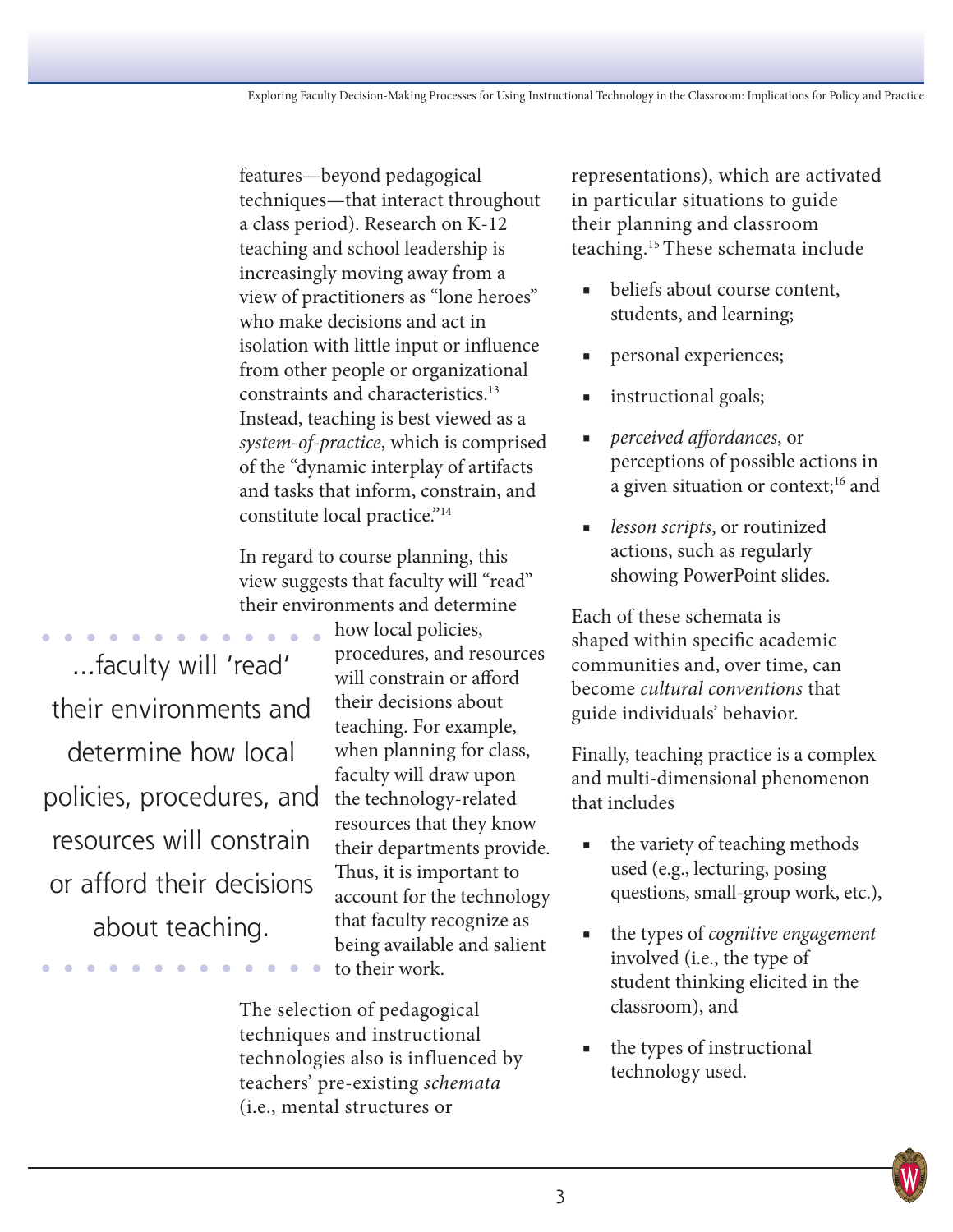Capturing how technology is used in conjunction with other teaching methods or cognitive engagement would shed important light on how tools are used and in what combinations. To better capture the complexity of classroom instruction, we developed the Teaching Dimensions Observation Protocol  $(TDOP),<sup>17</sup>$  which is designed to collect data on these three dimensions of teaching every five minutes as they are used throughout a class.

This brief presents findings from an empirical analysis of course planning and classroom teaching related to instructional technology with the specific aim of providing actionable evidence for policymakers and practitioners. In particular, this analysis focuses on describing the types of instructional technologies faculty consider as part of their local resource base, the specific decision-making "pathways" related to the incorporation of technology into lesson plans, and how faculty actually use technology in the classroom.

#### **Methods**

Funded by the National Science Foundation, the Culture, Cognition, and Evaluation of STEM Higher Education Reform (CCHER) project is a mixed-methods study that examines the cognitive, cultural, and structural aspects informing STEM faculty teaching practices at the undergraduate level.<sup>18</sup> In the spring

of 2010, researchers interviewed and observed 40 instructors in three disciplines (mathematics, biology, physics) at three research universities, including the University of Wisconsin–Madison. Each instructor was interviewed once to identify specific features of their courseplanning behaviors and observed twice.

Interviews were transcribed and analyzed using 1) thematic analysis to identify the local resource base for instructional technology and 2) causal network analysis to identify the specific decisions that lead to the inclusion or exclusion of technology being included in a lesson. Classroom observations were conducted using TDOP. The observation data were analyzed for groups of faculty within each discipline who exhibited similar technology-related decision-making pathways. These data are reported descriptively as percentages of total intervals in which particular codes were observed and through *social network analysis*, which depicts how often pairs of codes were observed together. Given the primacy of the discipline in forming both administrative and cultural units, all data are analyzed separately for each disciplinary group.

...CCHER is a mixedmethods study that examines cognitive, cultural, and structural aspects informing STEM faculty teaching practices...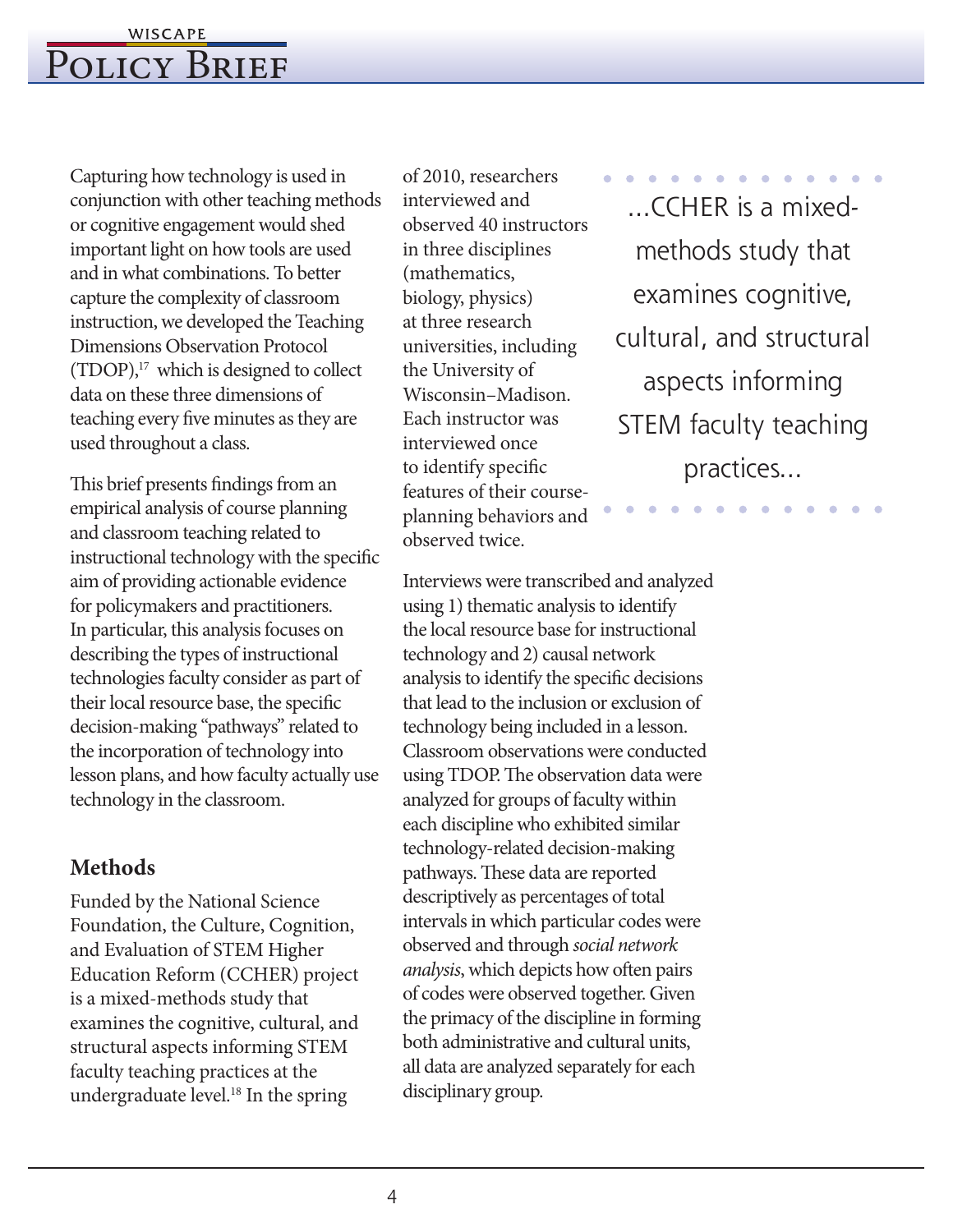#### **Which tools comprise the local resource base for instructional technology?**

The answer to this question is important because it represents the technological resources that faculty are aware of in their workplace and, thus, which are likely to be drawn upon for use in the classroom. Interview data were closely analyzed for references to tools that were either actively used by or referenced as being available to faculty. Each disciplinary group reported nearly the same number of tools, with the most prevalent tools reported in common being chalkboards, clickers, and course websites (see Table 1).

Unsurprisingly, all faculty reported the chalkboard as a ubiquitous and oft-used tool, while clickers were cited as a widely promoted technology on each campus. In particular, all groups reported that course websites played a key role in the administration of their courses as well as in their teaching practice. For example, faculty reported that using websites to post course materials (e.g., lecture notes and slides, research articles, course syllabi) both facilitated students' ease of access to these documents while also eliminating the need to photocopy and distribute materials in class. Course websites also are used as a pedagogical tool; some faculty reported utilizing discussion boards to encourage student

#### Table 1

| Instructional Technologies Referenced by Disciplinary Groups |  |  |
|--------------------------------------------------------------|--|--|
|                                                              |  |  |

|                          | <b>Math References</b><br>18 faculty | <b>Physics References</b><br>11 faculty | <b>Biology References</b><br>11 faculty |
|--------------------------|--------------------------------------|-----------------------------------------|-----------------------------------------|
| Animations and video     |                                      | 3                                       |                                         |
| Calculators              |                                      | 0                                       | 0                                       |
| Chalkboard               | 11                                   | 5                                       | $\overline{2}$                          |
| <b>Clickers</b>          | 6                                    | 10                                      | 5                                       |
| Computer programs        | $\overline{7}$                       |                                         |                                         |
| Course websites          | 3                                    | 5                                       | 7                                       |
| Demonstrations           |                                      | 8                                       |                                         |
| Digital projector        | $\Omega$                             | $\Omega$                                |                                         |
| Digital tablet           | $\overline{2}$                       |                                         | $\overline{2}$                          |
| Misc. objects            |                                      |                                         | 5                                       |
| Other online resources   |                                      | 2                                       |                                         |
| Overhead projectors      | $\overline{4}$                       | $\overline{2}$                          |                                         |
| <b>PowerPoint slides</b> | O                                    | 7                                       | 7                                       |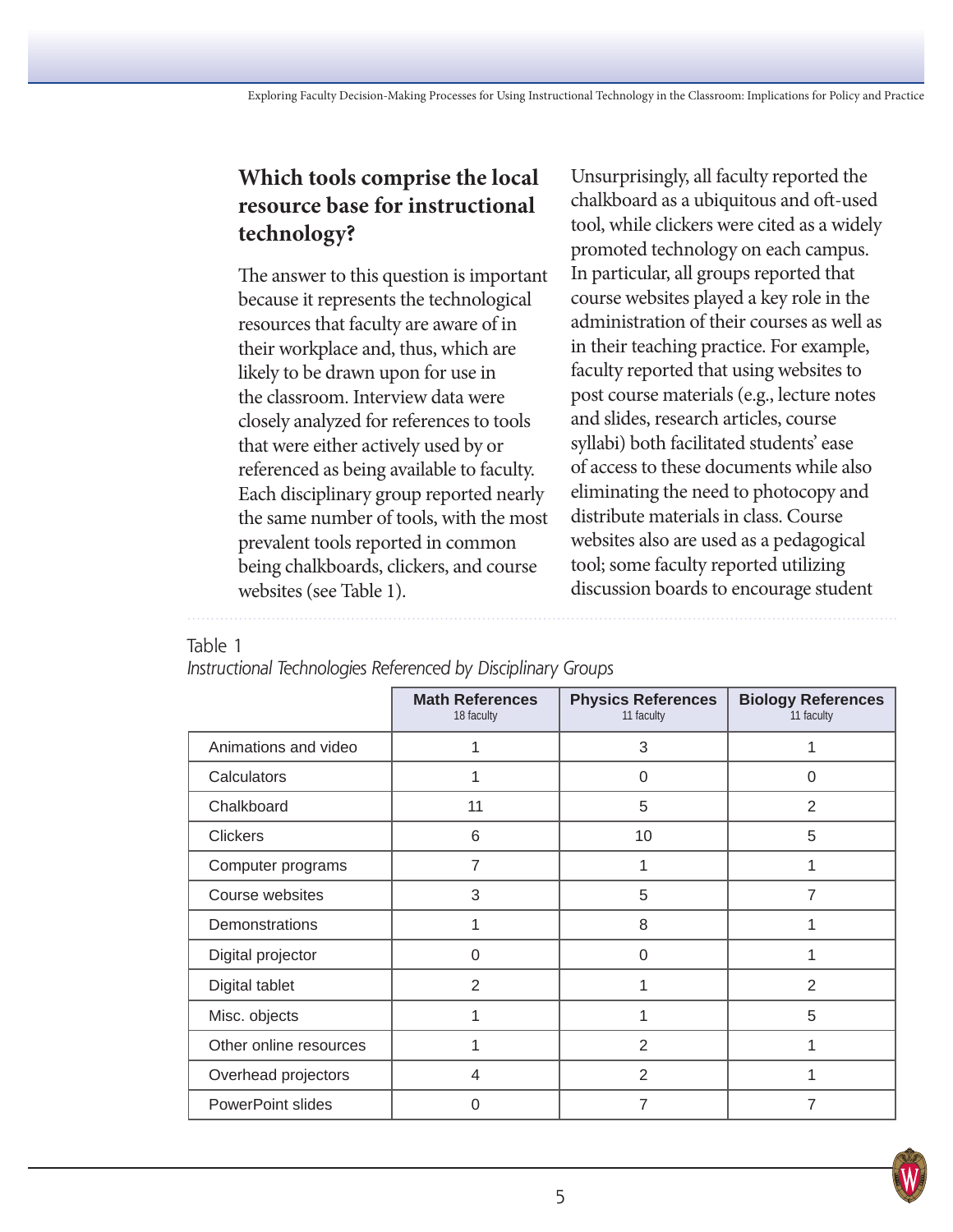dialogue and identify misconceptions prior to the next class. This indicates that faculty in each disciplinary group are cognizant of the educational and administrative opportunities represented by online technologies; however, the efficacy with which faculty use blended learning (i.e., the utilization of multiple learning environments) is an open empirical question.

Important variations also existed among groups. For example, math faculty viewed the chalkboard as central to their instructional practice, but it was less referenced by physics and biology faculty. In an observation that underscores the role of cultural convention in tool use, one respondent noted, "I'm a very traditional instructor, so I don't believe in a lot of computer software or heavy use of graphing calculators or fancy slides during class, you know, I'm basically a chalk person." Another respondent noted that mathematics is a "traditional discipline" and that, as a result, she was having difficulty in convincing her colleagues to incorporate lab sessions using the computer program Matlab into a calculus course.

Further underscoring disciplinary variation, faculty in each group reported differences in the number of tools they considered to be part of their local technology resource base. Physics faculty reported the most diverse repertoire of tools, with at

least two individuals referencing eight different tools. In contrast, at least two individuals in the math and biology groups referred to six tools, thus indicating a slightly more constrained resource base. This is particularly the case for mathematicians, whose reference to clickers was

more about awareness of local pedagogical reforms than actual considerations for using the tool in their classrooms.

#### **What are the faculty decisionmaking pathways for using instructional technology?**

Faculty do not adopt instructional technologies in an uncritical or automatic fashion but instead subject them to a decision-making process that is influenced by preexisting beliefs, personal experiences, instructional goals, perceived affordances, and lesson scripts. We identified 59 distinct decisionmaking pathways related to the use of instructional technology in the classroom. A selection of the most commonly reported pathways are reported in Table 2 (see page 7).

...faculty in each group reported differences in the number of tools they considered to be part of their local technology resource base.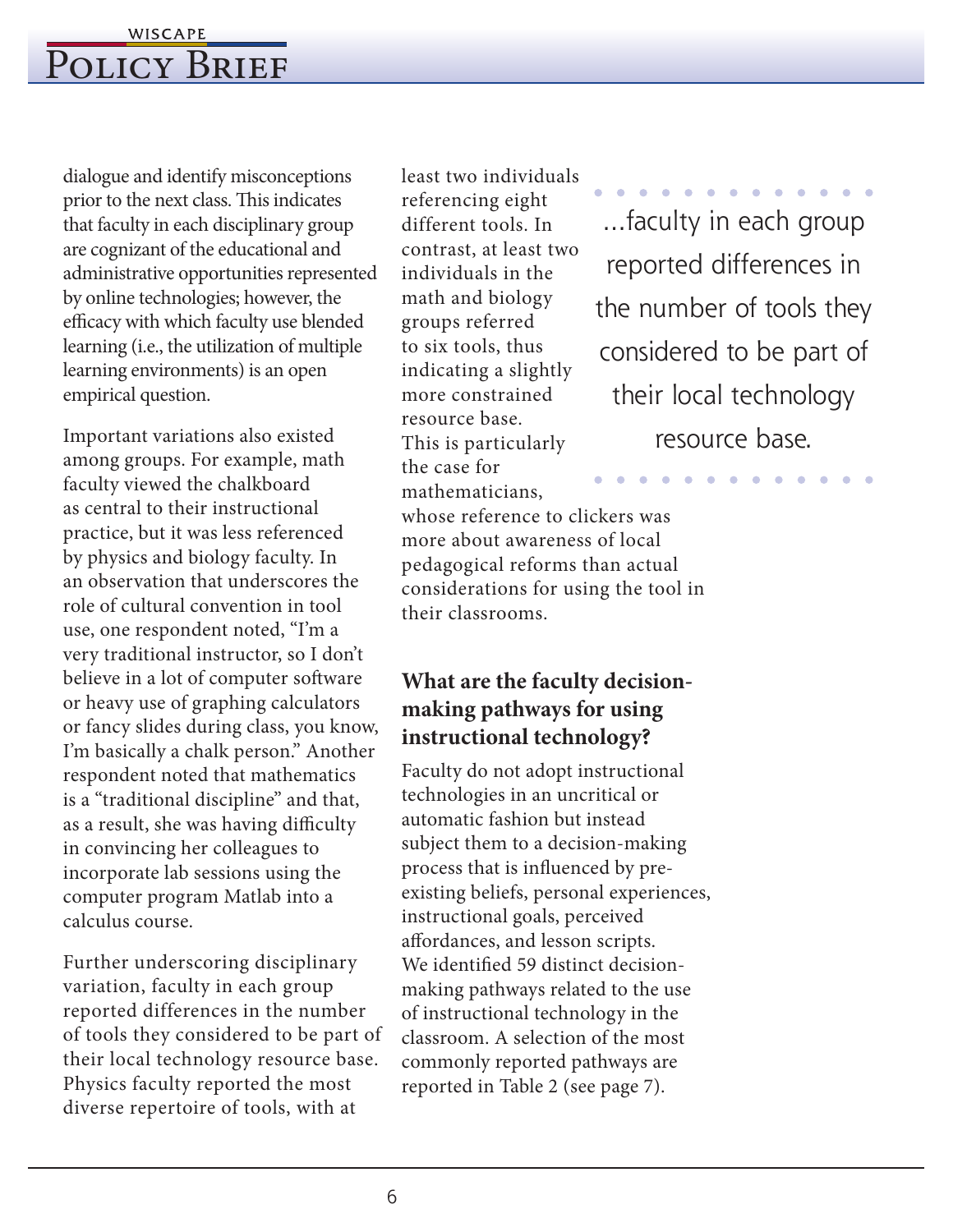#### Table 2

Frequently Reported Decision-Making Pathways for Each Disciplinary Group

| <b>Decision-Making Pathways</b>                                                                                                                                                                                                                    | # of References |  |  |
|----------------------------------------------------------------------------------------------------------------------------------------------------------------------------------------------------------------------------------------------------|-----------------|--|--|
| Math (18 faculty)                                                                                                                                                                                                                                  |                 |  |  |
| (PA) Chalkboard affords writing formulas/theorems >>> (LS) Regularly writes on chalkboard<br>while also talking/lecturing                                                                                                                          | 9               |  |  |
| (PA) Website affords posting of course materials >>> (B) Students benefit from access to<br>materials >>> (LS) Regularly posts homework, lecture notes, and quizzes                                                                                | 5               |  |  |
| (G) Keep students from writing notes the entire class >>> (PA) Digital tablets or document<br>cameras afford projecting of pre-written notes >>> (LS) Posts lecture notes on website while<br>writing on them during class                         | 2               |  |  |
| (G) Maintain pacing and sense of "flow" in class >>> (PA) Technology would disrupt flow >>><br>(LS) Uses chalkboard                                                                                                                                | 2               |  |  |
| <b>Physics (11 faculty)</b>                                                                                                                                                                                                                        |                 |  |  |
| (B) Belief that students learn best in interactive settings >>> (PA) Clickers afford engagement<br>with material >>> (LS) Regularly uses clickers                                                                                                  | 5               |  |  |
| (PA) Website affords posting of course materials >>> (B) Students benefit from access to<br>materials >>> (LS) Regularly posts homework, lecture notes, and quizzes                                                                                | 4               |  |  |
| (PA) PowerPoint affords succinct organization of material >>> (B) Beneficial to explain why<br>a topic is important to learn >>> (PE) Learned best as a student this way >>> (LS) Regularly<br>lectures with PowerPoint slides                     | 4               |  |  |
| (B) Many students have misconceptions about physics >>> (PA) Demonstrations afford ability<br>to visualize physics principles >>> (LS) Regularly uses demonstrations as launching point for<br>lecture and to address source of misconceptions     | 3               |  |  |
| (PA) Chalkboard affords writing and pace-setting >>> (PA) PowerPoint can make the class<br>move too fast >>> (B) Students learn better with a slower pace >>> (LS) Regularly writes on<br>board and avoids PowerPoint                              | 2               |  |  |
| <b>Biology (11 faculty)</b>                                                                                                                                                                                                                        |                 |  |  |
| (B) Students learn best while actively engaged in the material >>> (PA) Clickers afford<br>question-posing and are particularly useful in large classes >>> (LS) Regularly uses clickers to<br>engage students and assess conceptual understanding | 5               |  |  |
| (PA) Website affords posting of course materials >>> (B) Students benefit from access to<br>materials >>> (LS) Regularly posts homework, lecture notes, and quizzes                                                                                | 5               |  |  |
| (B) Student learning is facilitated by making connections to the real world >>> (PA) PowerPoint<br>affords projecting of multi-dimensional visuals >>> (LS) Regularly projects complex graphics in<br>class and posts on website                   | 5               |  |  |
| (G) Have students appreciate biology >>> (PA) Demonstrations afford ability to demonstrate<br>biological phenomenon >>> (LS) Regularly uses demonstrations and passes around plant<br>material                                                     | 3               |  |  |

Note: (G) = Goal, (PA) = Perceived affordance, (B) = Belief, (PE) = Personal experience, (LS)= Lesson script.

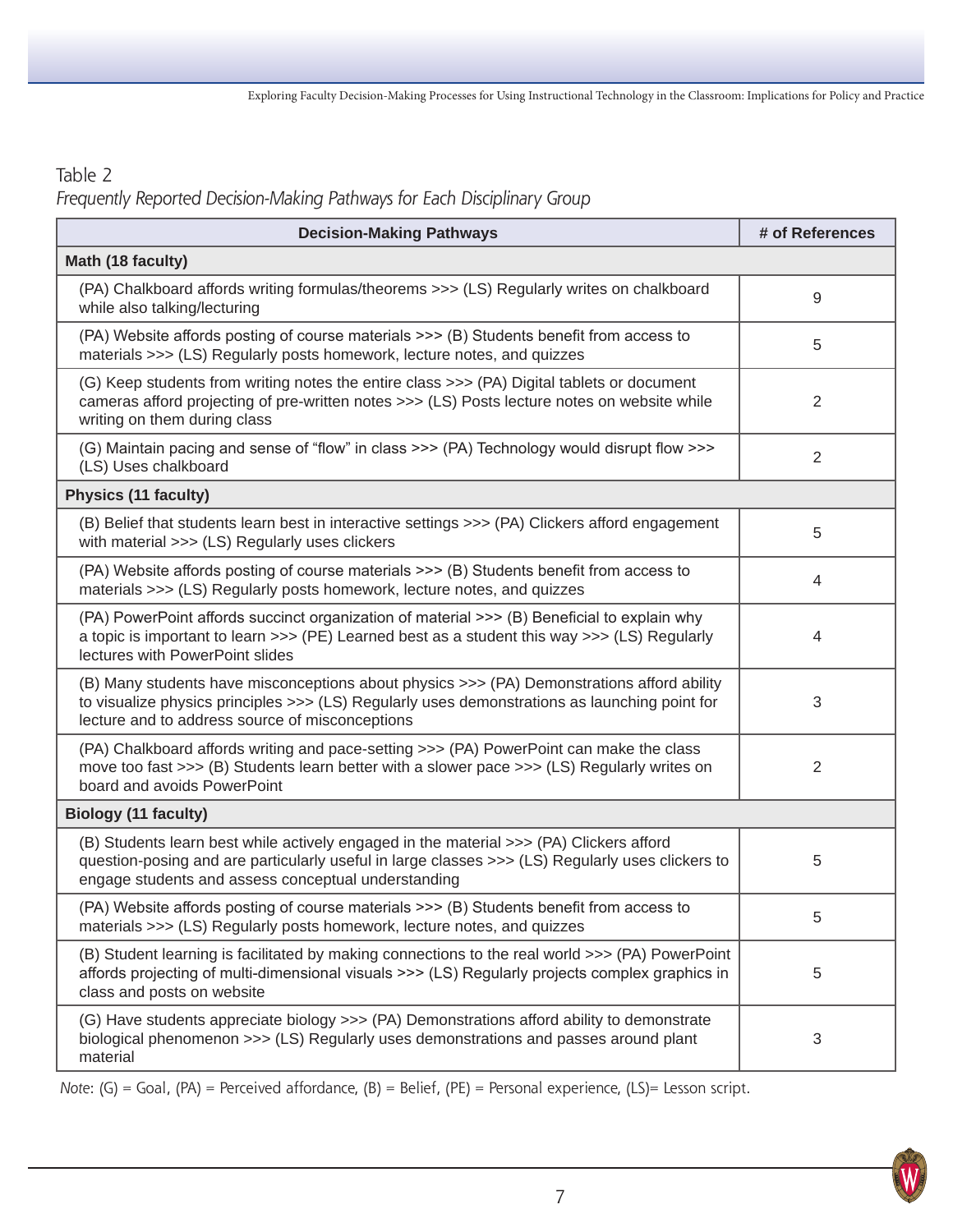### WISCAPE POLICY BRIEF

#### **Math faculty**

The reference to chalkboards as a tool that afforded the writing of formulas, theorems, or problemsolving procedures was the most commonly cited pathway for mathematicians. Interestingly, these pathways were not preceded by the articulation of an instructional goal or belief about teaching and learning; they were reported as statements of fact (e.g., "This class is me standing at the board and drawing pictures"). Another commonly reported pathway referred to websites as a tool that enabled the efficient distribution of course materials in an expeditious manner—a practice that was shaped in part by the belief that students benefited from regular access to these materials.

The belief that learning is inhibited when students spend the entire class period writing notes informed the use of digital tables or document cameras in the classroom. Instructors reporting this pathway wrote their lecture notes prior to class, posted them on the course website, and then elaborated on the notes during class by writing directly on them. In this way, the physical writing of formulas or computations was retained but with the added benefit of providing notes to students prior to class for study while also reducing the amount of required note-taking.

Finally, two math faculty noted that they do not use technology because of the perceived disruption to the "flow" of the class. For example, clickers were viewed as taking too much time in class to pose questions and wait for responses and PowerPoint slides facilitated overly rapid instruction while not allowing for hand-written computations. For these respondents, controlling the pace of the class was best achieved by

#### **Physics faculty**

using the chalkboard.

For physics faculty, the belief that students learn best in interactive teaching environments, rather than sitting passively in the classroom, was a primary driver behind the use of clicker-response systems. The use of both algorithmic and conceptual questions in undergraduate physics classes also facilitated the use of clickers and chalkboards.

Like the math faculty, physics respondents perceived the benefits of posting materials on course websites. Additionally, PowerPoint slides afforded the opportunity to organize course material succinctly via outlines and rich imagery, which in turn provides motivation for students to learn the material.

...two math faculty noted that they do not use technology because of the perceived disruption to the 'flow' of the class.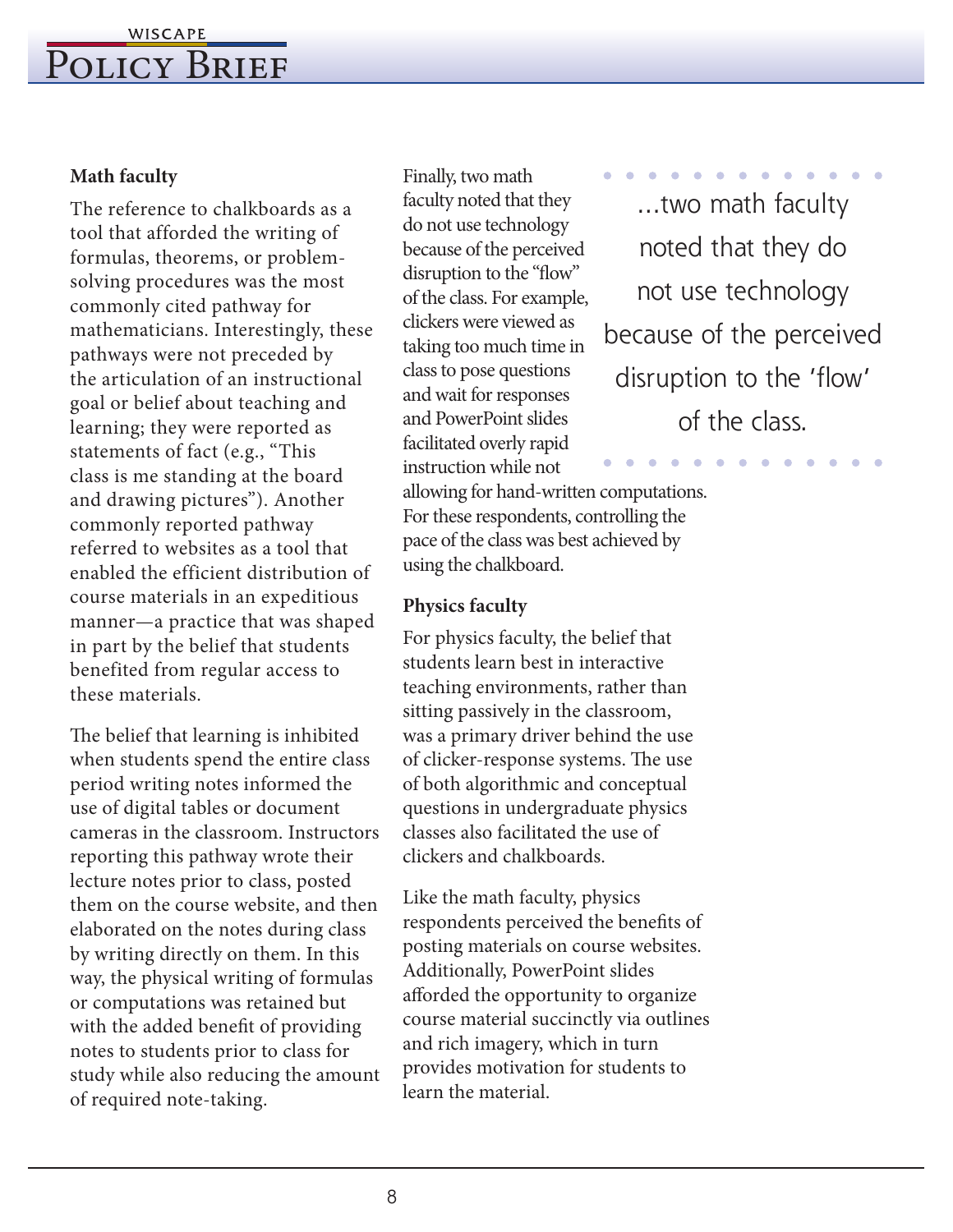Interestingly, respondents noted that concise explanations of why topics are worth learning played a key role in their own learning process and that PowerPoint slides offered an efficient way to accomplish this goal. Physics faculty also noted that demonstrations afforded the ability to visualize physics phenomena in an accessible manner, which provided a good launching point for lectures, and that chalkboard use helped the instructor effectively control the pacing of the class.

#### **Biology faculty**

The biology faculty in the study reported that clickers afforded the opportunity to realize their goal of keeping students engaged during class. Clickers also were used as an assessment technique to gauge students' conceptual understanding in real-time. Like the math and physics faculty, the biologists perceived course websites as useful tools for disseminating information. Finally, the belief that using visuals of biology

 $\bullet$ ...technology use has major implications for the type of instruction that takes places in the classroom.

phenomena keeps students engaged and facilitates learning was realized through the use of PowerPoint slides and demonstrations, which were reported as commonly used in class. Slides used in class also were posted on course websites as part of lecture notes.

These data underscore the fact that the adoption, adaptation, or rejection of technology-based teaching innovations is influenced by alignment among (a) preexisting faculty beliefs and goals, (b) perceived affordances of particular tools, and (c) cultural conventions in the disciplines.

#### **What instructional technologies are faculty actually using in the classroom?**

In examining which technologies faculty use in the classroom, it is important to note that we do not focus on these tools in isolation but as interacting with particular teaching methods and types of student cognitive engagement. This perspective acknowledges that technology use has major implications for the type of instruction that takes place in the classroom.

Data on teaching practices are provided in Table 3 (see page 10). These data represent the proportion of times that a particular code was observed across all of the five-minute intervals that comprise the TDOP instrument.19 For example, lectures were observed in 75% (or about 286) of the 381 five-minute intervals involving math faculty.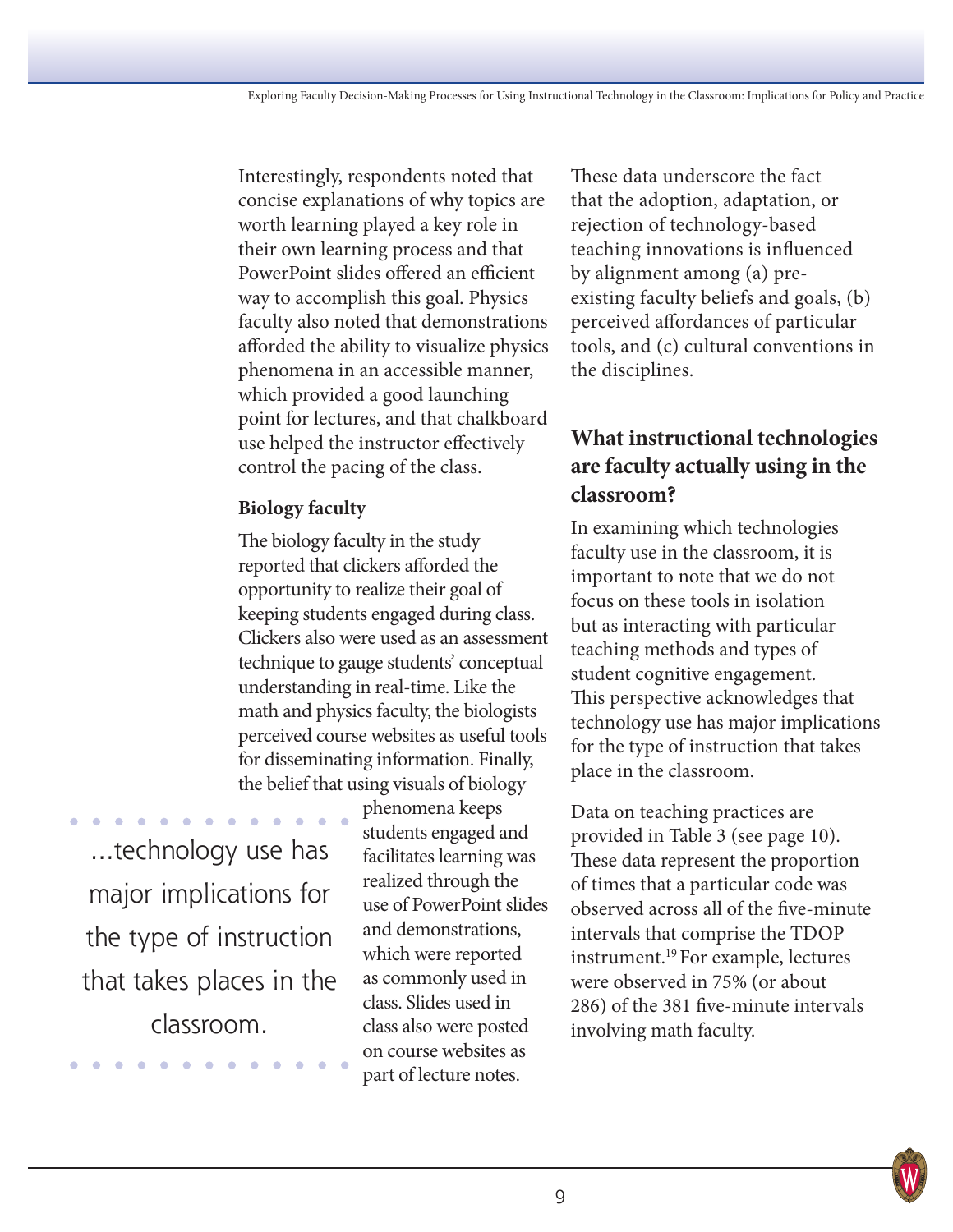#### Table 3

Percentage of Five-Minute Intervals in Which Each Instructional Code was Observed Across All Dimensions of Practice, Instructors, and Class Periods

|                                 | <b>Mathematics</b><br>381 intervals<br>18 instructors | <b>Physics</b><br>219 intervals<br>11 instructors | <b>Biology</b><br>224 intervals<br>11 instructors |
|---------------------------------|-------------------------------------------------------|---------------------------------------------------|---------------------------------------------------|
| <b>Dimensions of Practice</b>   |                                                       |                                                   |                                                   |
| <b>Teaching Techniques</b>      |                                                       |                                                   |                                                   |
| Lecture                         | 75%                                                   | 93%                                               | 84%                                               |
| Illustration                    | 7%                                                    | 13%                                               | 18%                                               |
| Demonstration                   | 1%                                                    | 40%                                               | $0\%$                                             |
| Small group discussion          | 4%                                                    | 4%                                                | 12%                                               |
| Multimedia                      | 0%                                                    | 7%                                                | 3%                                                |
| Worked out problems             | 66%                                                   | 18%                                               | $0\%$                                             |
| Desk work                       | 10%                                                   | $1\%$                                             | 1%                                                |
| Rhetorical question             | 11%                                                   | 5%                                                | 4%                                                |
| Display conceptual question     | 21%                                                   | 17%                                               | 23%                                               |
| Display algorithmic question    | 24%                                                   | 3%                                                | $0\%$                                             |
| Comprehensive question          | 21%                                                   | 5%                                                | 8%                                                |
| Novel question                  | 8%                                                    | 3%                                                | 9%                                                |
| Clicker question                | $0\%$                                                 | 13%                                               | 9%                                                |
| <b>Cognitive Engagement</b>     |                                                       |                                                   |                                                   |
| Receive/Memorize                | 83%                                                   | 93%                                               | 91%                                               |
| Problem solving                 | 58%                                                   | 28%                                               | 14%                                               |
| Creating                        | 6%                                                    | 11%                                               | 14%                                               |
| Integration                     | 7%                                                    | 7%                                                | 5%                                                |
| Connections to real world       | 6%                                                    | 24%                                               | 20%                                               |
| <b>Instructional Technology</b> |                                                       |                                                   |                                                   |
| Chalkboard                      | 75%                                                   | 48%                                               | 7%                                                |
| PowerPoint                      | 0%                                                    | 57%                                               | 80%                                               |
| Demonstration equipment         | $0\%$                                                 | 33%                                               | $0\%$                                             |
| <b>Clickers</b>                 | $0\%$                                                 | 13%                                               | 9%                                                |
| Misc. object                    | 3%                                                    | 11%                                               | 3%                                                |
| Pointer                         | $0\%$                                                 | 9%                                                | 27%                                               |
| Digital tablet/Document camera  | 6%                                                    | 9%                                                | 9%                                                |
| Overhead projector              | 8%                                                    | 12%                                               | $6\%$                                             |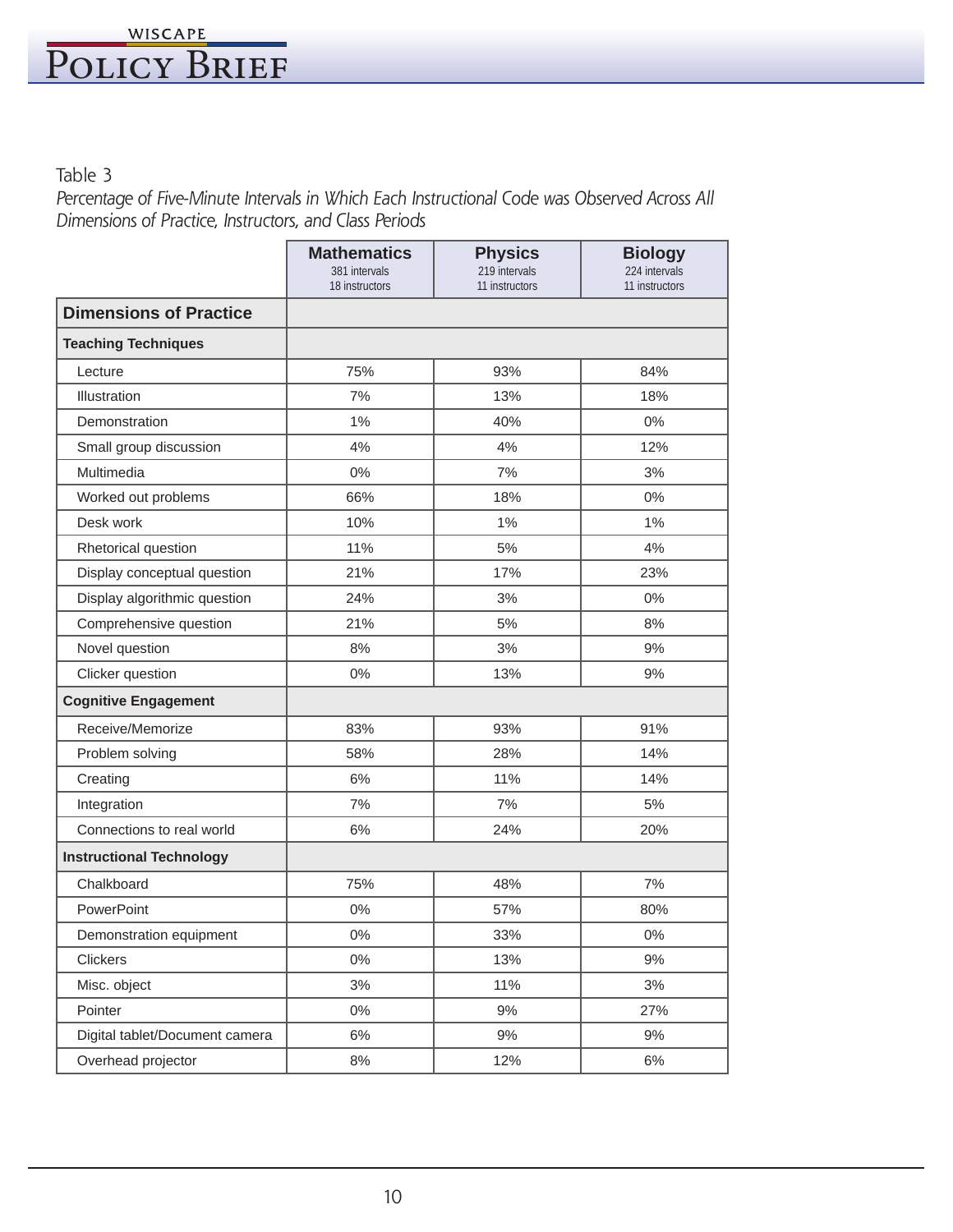Tables 4-6 show data on how the three dimensions of teaching practice (i.e., teaching methods, cognitive engagement, and instructional technology) were observed in conjunction with each other for each five-minute interval.

For example, the "triad" of lecture, receive/memorize, and chalkboard were observed being used together by math faculty in 60% of the five-minute intervals across all respondents in the data set.

#### Table 4

Selected Triadic Affiliations for Mathematics Instructors

| <b>Teaching Method</b> | <b>Cognitive</b><br><b>Engagement</b> | <b>Instructional</b><br><b>Technology</b> | <b>Proportion of</b><br><b>Five-Minute Intervals</b> |
|------------------------|---------------------------------------|-------------------------------------------|------------------------------------------------------|
| Lecture                | Receive/Memorize                      | Chalkboard                                | 60%                                                  |
| Worked out problems    | Receive/Memorize                      | Chalkboard                                | 50%                                                  |
| Worked out problems    | Problem solving                       | Chalkboard                                | 39%                                                  |

#### Table 5

Selected Triadic Affiliations for Physics Instructors

| <b>Teaching Method</b> | <b>Cognitive Engagement</b> | <b>Instructional</b><br><b>Technology</b> | <b>Proportion of</b><br><b>Five-Minute Intervals</b> |
|------------------------|-----------------------------|-------------------------------------------|------------------------------------------------------|
| Lecture                | Receive/Memorize            | Laptop/Slides                             | 51%                                                  |
| Lecture                | Receive/Memorize            | Chalkboard                                | 46%                                                  |
| Worked out problems    | Receive/Memorize            | Chalkboard                                | 16%                                                  |
| Worked out problems    | Problem solving             | Chalkboard                                | 12%                                                  |
| Demonstrations         | Receive/Memorize            | Demo equipment                            | <b>28%</b>                                           |
| Demonstrations         | Integration                 | Demo equipment                            | 3%                                                   |
| Small group work       | Problem solving             | Laptop/Slides                             | 4%                                                   |
| Small group work       | Connections to real world   | Laptop/Slides                             | $1\%$                                                |

#### Table 6

Selected Triadic Affiliations for Physics Instructors

| <b>Teaching Method</b> | <b>Cognitive Engagement</b> | <b>Instructional</b><br><b>Technology</b> | <b>Proportion of</b><br><b>Five-Minute Intervals</b> |
|------------------------|-----------------------------|-------------------------------------------|------------------------------------------------------|
| Lecture                | Receive/Memorize            | Laptop/Slides                             | 69%                                                  |
| Lecture                | Receive/Memorize            | Chalkboard                                | 6%                                                   |
| Small group work       | Problem solving             | Laptop/Slides                             | 7%                                                   |
| Small group work       | Conections to real world    | Laptop/Slides                             | 4%                                                   |

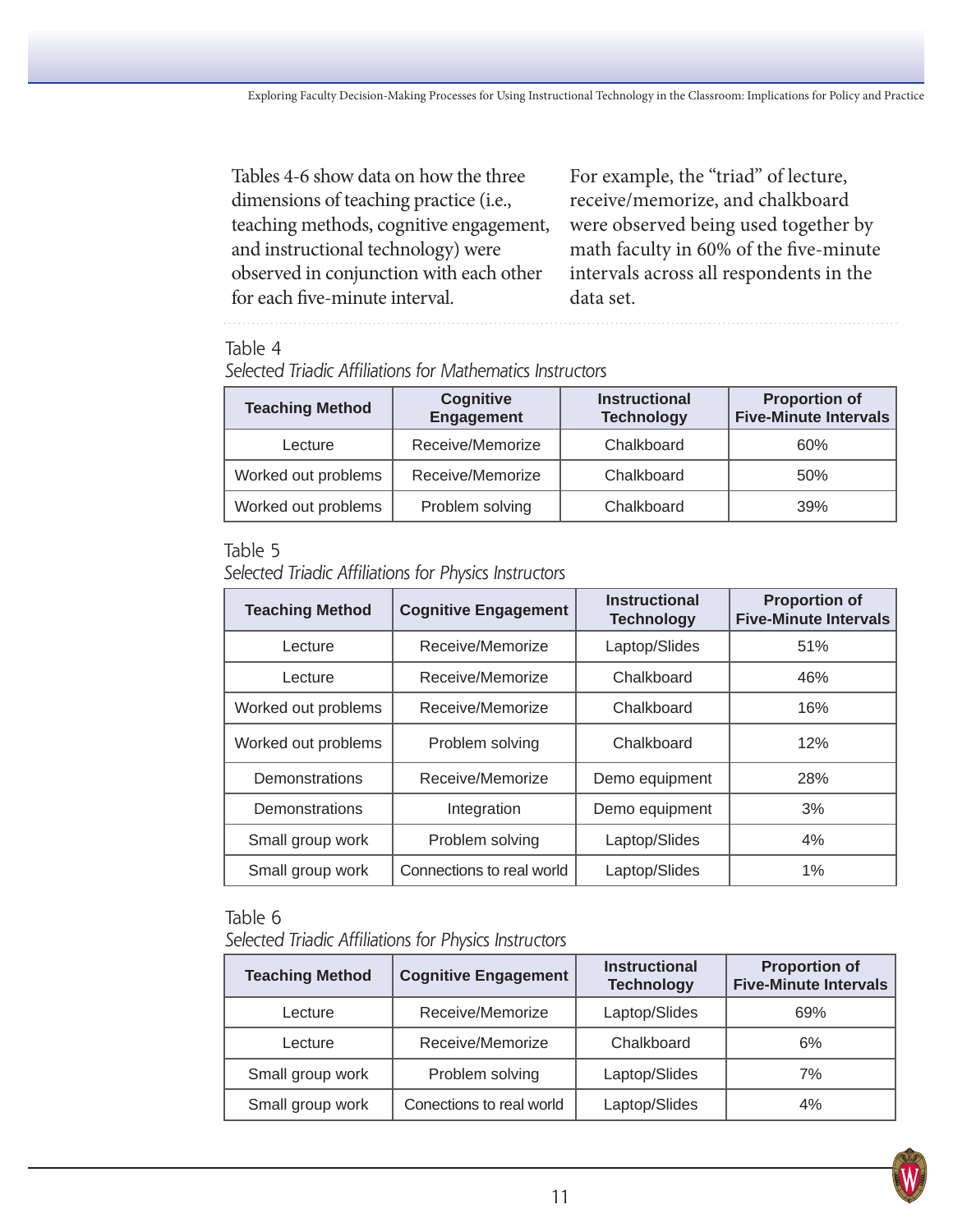### WISCAPE POLICY BRIEF

#### **Math faculty**

The chalkboard was the most used instructional technology among math faculty, which is entirely consistent with the dominant cultural convention of their discipline. This tool was frequently observed in conjunction with two teaching methods (i.e., lecturing and working out problems) and two types of cognitive engagement (i.e., receive/memorize information and problem-solving).

Only three other tools were observed being used: overhead projectors, digital tablets/document cameras, and miscellaneous objects. As previously noted, some math faculty in our study were experimenting with the use of digital tablets as a way to maintain the cultural convention of working through problems by hand in front of the classroom while minimizing the amount of note-taking for students. Taken together, these data provide a detailed snapshot of how math faculty use instructional technology and other elements of instruction in the classroom.

#### **Physics faculty**

In contrast, the data for physics faculty indicate a reliance on a wider range of practices than the math faculty described above. The instructional technologies used by physics faculty included PowerPoint slides, chalkboard, demonstration equipment,

overhead projectors, clickers, and laser pointers. In interviews, physics faculty indicated that they used different types of technology not only to keep students engaged but also as a natural outgrowth of the content itself. For example, demonstrations of physical phenomena are a common feature of physics classes. While these tools were observed in conjunction with a variety of teaching methods and cognitive engagement, the most frequently observed practices remain lecturing with PowerPoint slides while students operate in the receive/memorize information mode of engagement.

#### **Biology faculty**

The primary instructional technologies used by biology faculty include PowerPoint slides and laser pointers. In the classroom, these faculty were mostly observed lecturing with slides and indicating key aspects of the slides with the laser pointers while students operated in the receive/ memorize information mode of engagement. Less commonly, biology faculty used small group work that involved students in other types of cognitive engagement.

...physics faculty used different types of

technology not only to keep students engaged but also as a natural outgrowth of the content.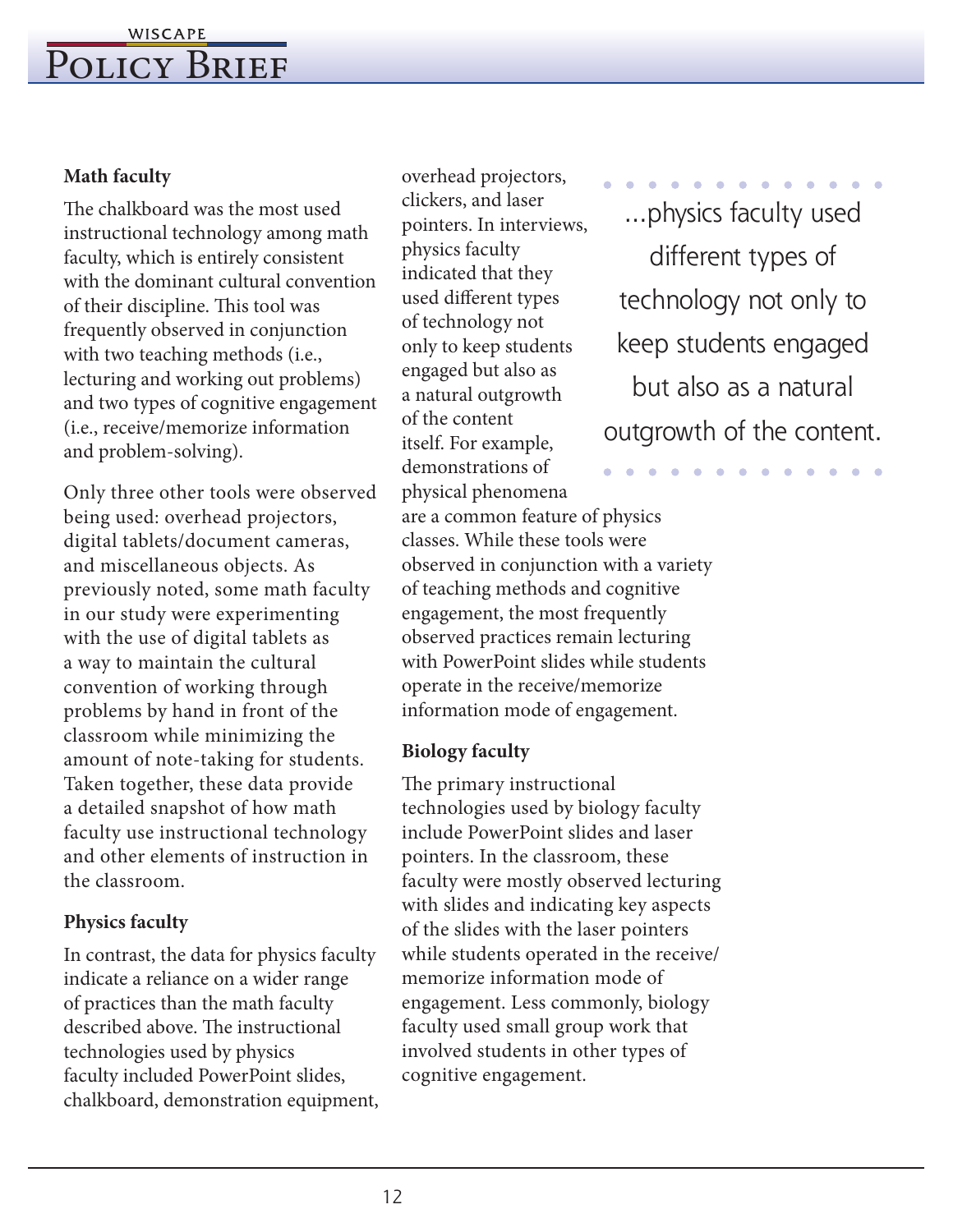#### **Implications for Policy and Practice**

The findings presented in this brief have important implications for those invested in pedagogical reform efforts in math and science education at universities. The goal of the America Competes Act of 2007 to identify promising teaching practices in STEM disciplines is shared by many institutions across the nation, including the University of Wisconsin–Madison, and instructional technology remains a central focus of many of these efforts. Given that faculty use of instructional technology is so closely linked to both instructional goals and student cognitive engagement—two critical factors related to student learning—careful attention should be paid to encouraging the appropriate and effective use of instructional technology in the university classroom.

This study supports the idea that the adoption, adaptation, or rejection of technologybased teaching innovations is influenced by alignment among (a) pre-existing faculty beliefs and goals, (b) perceived affordances of particular tools, and (c) cultural conventions in the disciplines. The practices of math faculty represent a strong case in point as chalkboards are clearly the preferred tool for teaching in the mathematics courses analyzed in this study. The chalkboard is well suited to the instructional goal of visually representing problem-solving models while also having the advantage of being a familiar tool among all mathematicians. As a result, math faculty see little need to adopt new tools that require substantial training or a switch from a style of teaching that they consider useful and natural. Indeed, at one research site in this study, a campuswide initiative to use clickers gained little traction in the mathematics department due

...[disciplinary] variability suggests that policymakers should not impose institution-wide solutions...

to their perceived lack of utility and the view that its advocates neither understood nor appreciated the work of math faculty.<sup>20</sup>

Yet these cultural conventions are not immutable. Some math faculty in our study were experimenting with digital tablets and document cameras; this represents an attempt to maintain the core features of a teaching convention (e.g., actively working through problems in a way that is visible to students) while taking advantage of the features of new technologies. Thus, policymakers and advocates of technology use should first consider existing local practices, and the extent to which they align with proposed innovations, before determining whether they can improve upon them.

The large disciplinary variation in tool use documented in this study also highlights the importance of aligning technology-based innovations with existing disciplinary practice. Such variability suggests that policymakers should not impose institutionwide solutions but instead should focus on the instructional goals and teaching practices associated with specific disciplinary groups.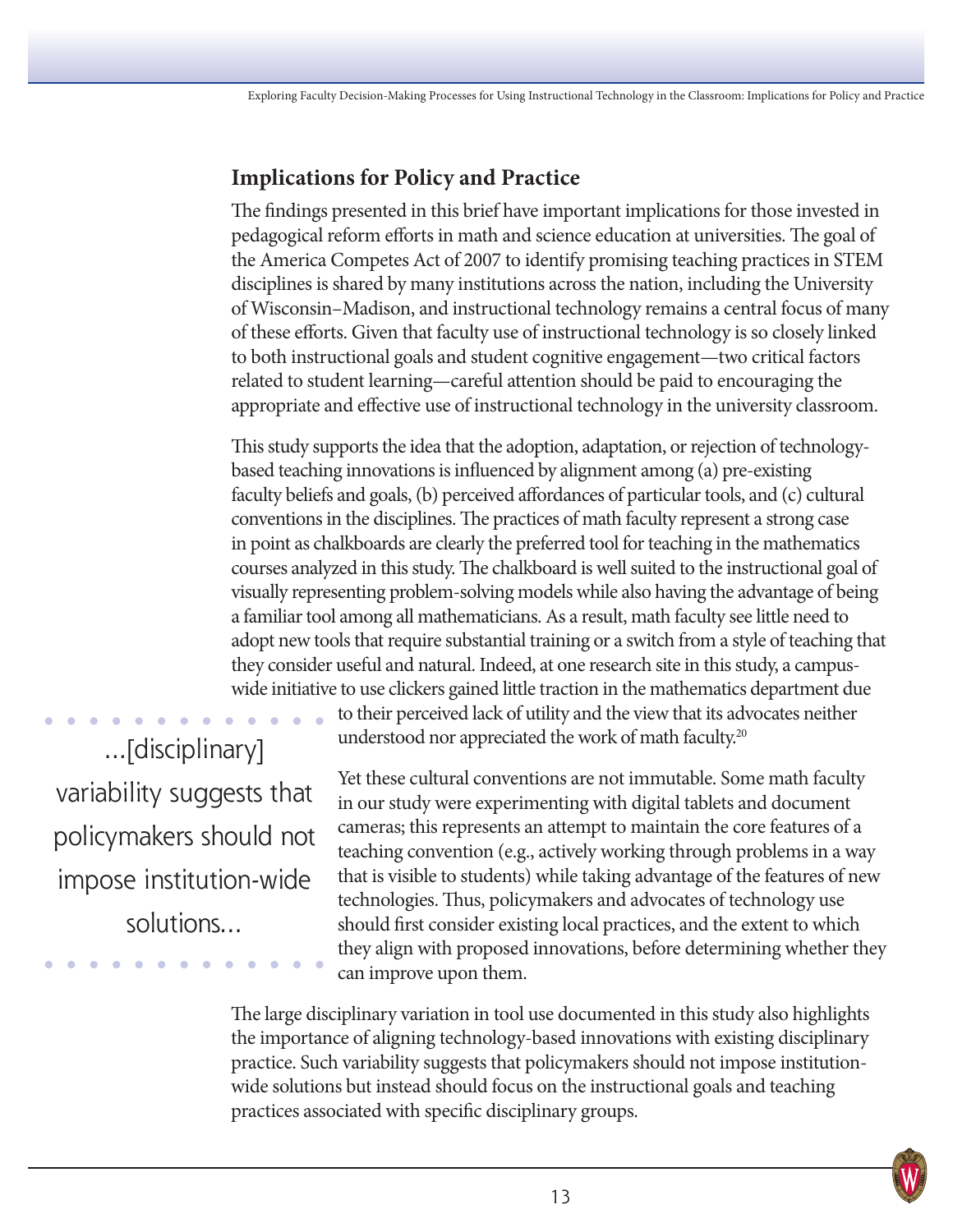### WISCAPE Policy Brief

#### **Notes**

<sup>1</sup> By faculty, we mean all people, including graduate students, who hold undergraduate teaching positions (excluding TAs)—whether full- or part-time, tenured or untenured in postsecondary institutions, except for emeritus faculty and post-docs.

<sup>2</sup>*Classroom response systems*, or clickers, include software that allows instructors to pose multiple-choice questions to students via computer projectors and handheld transmitters that allow students to answer these questions. The instructor's computer collects and analyzes the responses and then displays the results in a bar chart.

<sup>3</sup> For general information about the conceptual and empirical background behind many of these innovations, see National Research Council, *How People Learn: Brain, Mind, Experience and School* (Washington, DC: National Academy Press, 2000). For specific information about Peer Instruction and audience response systems, see Eric Mazur, *Peer Instruction: A User's Manual* (New Jersey: Prentice Hall, 1997), and Douglas Duncan, "Clickers: A New Teaching Aid with Exceptional Promise," *Astronomy Education Review*  5, no. 1 (2006): 70–88. For information about problem-based learning, see Cindy E. Hmelo-Silver, "Problem-Based Learning: What and How Do Students Learn?" *Educational Psychology Review* 16, no. 3 (2004): 235-266. For information about handheld devices, see Jane E. Caldwell, "Clickers in the Large Classroom: Current Research and Best-Practice Tips," *Life Sciences Education* 6, no. 1 (2007): 9–20. For information about distance learning, see Hilary MacQueen and Jeff Thomas, "Teaching Biology at a Distance: Pleasures, Pitfalls, and Possibilities," *American Journal of Distance Education* 23, no. 3 (2009): 139-150.

4 Ann L. Brown and & Joseph C. Campione, "Guided Discovery in a Community of Learners," in *Classroom Lessons: Integrating Cognitive Theory and Classroom Practice*, ed. Kate McGilly (Cambridge, MA: The MIT Press, 1994).

5 See Chandra Turpen and Noah Finkelstein, "Not All Interactive Engagement is the Same: Variations in Physics Professors' Implementation of 'Peer Instruction,'" *Physical Review Special Topics: Physics Education Research* 5, no. 2, 020101 (2009): 1-18.

6 See Liette Lapointe and Suzanne Rivard, "A Multilevel Model of Resistance to Information Technology Implementation," *MIS Quarterly* 29, (2005): 461–491; Michael Molenda and Barbara Bichelmeyer, "Issues and Trends in Instructional Technology: Slow Growth as Economy Recovers," in *Educational Media and Technology Yearbook 2005*, ed. Michael Orey, Jo McClendon, and Robert Maribe Branch (Englewood, CO: Libraries Unlimited, 2005), 30: 3-28.

7 Everett M. Rogers, *Diffusion of Innovations*, 4th ed. (New York: Simon & Schuster, Inc., 1995). See also James P. Spillane, Brain J. Reiser, and Todd Reimer, "Policy Implementation and Cognition: Reframing and Refocusing Implementation Research." *Review of Educational Research* 72, no. 3 (2002): 387-431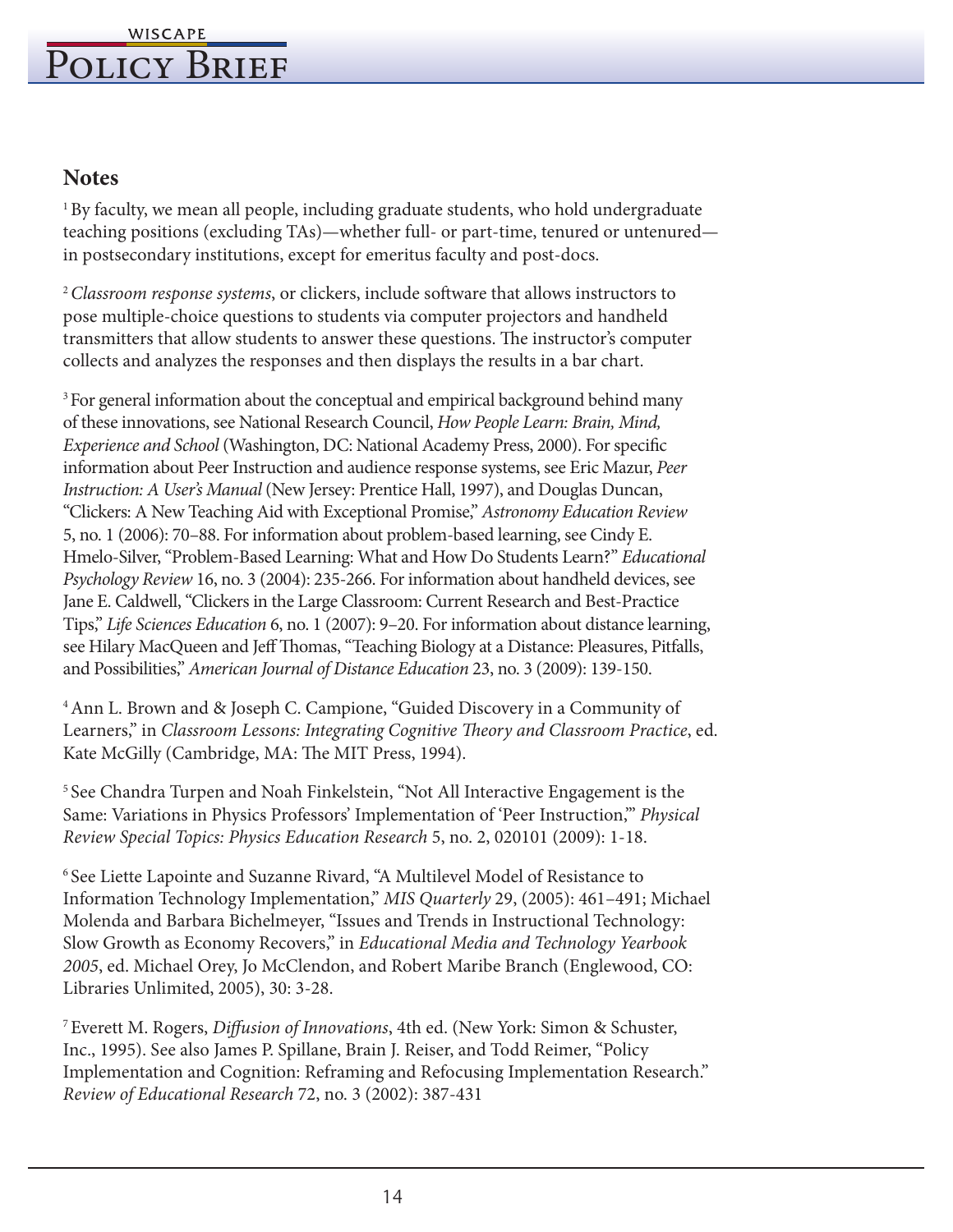8 See Fred Davis, "Perceived Usefulness, Perceived Ease of Use, and User Acceptance of Information Technology." *MIS Quarterly* 13 (1989): 319–340; Viswanath Venkatesh and Hillol Bala, "Technology Acceptance Model 3 and a Research Agenda on Interventions," *Decision Sciences* 39, no. 2 (2008): 273-315; Peggy A. Ertmer, "Teacher Pedagogical Beliefs: The Final Frontier in our Quest for Technology Integration?" *Educational Technology Research and Development* 53, no. 4 (2005): 25-39.

9 James Fairweather, *Linking Evidence and Promising Practices in Science, Technology, Engineering, and Mathematics (STEM) Undergraduate Education: A Status Report for the National Academies Research Council Board of Science Education, 2008*, http://www7.nationalacademies.org/bose/Fairweather\_CommissionedPaper.pdf

10 Stephen Hegedus et al., *Scaling up SimCalc Project: Diffusion of a Research-Based Innovation in Terms of Sustainability and Spread* (University of Massachusetts, Dartmouth: Kaput Center for Research and Innovation in STEM Education, 2009).

<sup>11</sup> Sandy K. Piderit, "Rethinking Resistance and Recognizing Ambivalence: A Multidimensional View of Attitudes Toward an Organizational Change," *Academy of Management Review* 25 no. 4 (2000): 783-794.

 $12$  Joan S. Stark, "Planning Introductory College Courses: Content, Context, and Form," *Instructional Science* 28 (2000): 413-438; Robert J. Menges, "Shortcomings of Research on Evaluating and Improving Teaching in Higher Education," *New Directions for Teaching and Learning* 83 (2000): 5-11.

13 See James P. Spillane, Richard Halverson, and John B. Diamond, "Towards a Theory of School Leadership Practice: Implications of a Distributed Perspective," *Journal of Curriculum Studies* 36, no.1 (2001): 3-34. While these studies focus on school leadership, the basic premise of the distributed nature of educational work also applies to classroom teaching.

14 See Richard Halverson, "Systems of Practice: How Leaders Use Artifacts to Create Professional Community in Schools," *Educational Policy Analysis Archives* 11, no. 37 (2003): p. 2.

<sup>15</sup> See Richard J. Shavelson and Paula Stern, "Research on Teachers' Pedagogical Thoughts, Judgments, Decisions and Behavior," *Review of Educational Research* 51, no. 4 (1981): 455-498; Alan H. Schoenfeld, "Models of the Teaching Process," *Journal of Mathematical Behavior* 18, no. 3 (1998): 243-261; and Joan S. Stark, "Planning Introductory College Courses: Content, Context and Form," *Instructional Science* 28 (2000): 413-438.

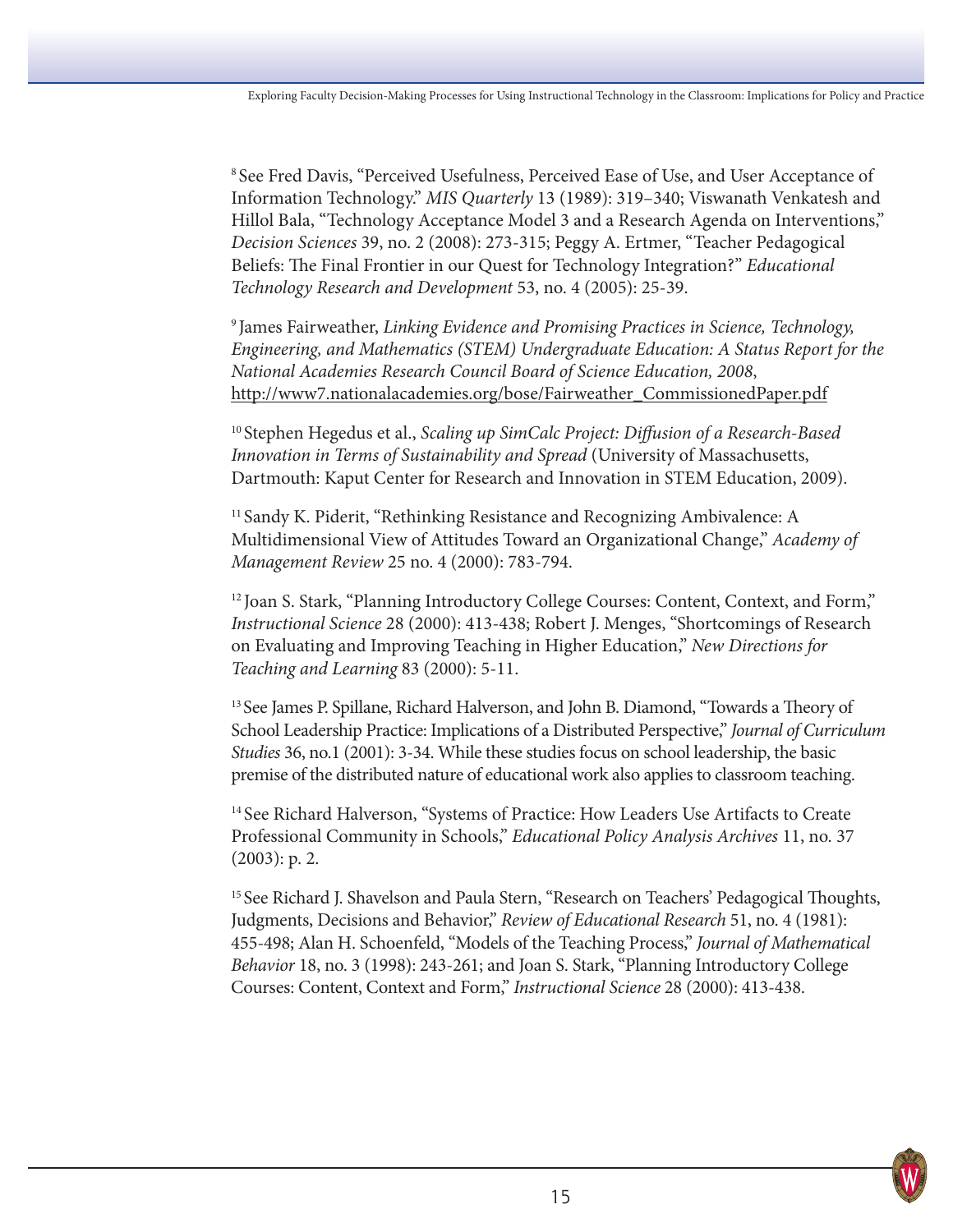<sup>16</sup> See James G. Greeno, "Gibson's Affordances," Psychological Review 101, no. 2 (1994): 236-342; Donald Norman, *The Design of Everyday Things* (New York: Doubleday Business, 1990). The concept of perceived affordances and its relationship to activity is also remarkably similar to the focus on how users perceive the potential utility of a technology in research using the Technology Acceptance Model of Venkatesh and Bala (2008).

17 Matthew T. Hora, *Applying Insights From Faculty Teaching Practices to Science and Math Education Reforms*, WISCAPE Policy Brief, (Madison, WI: University of Wisconsin–Madison, Wisconsin Center for the Advancement of Postsecondary Education, 2011).

<sup>18</sup> NSF award #: DRL-0814724. For more information about the CCHER study, visit http://ccher.wceruw.org

<sup>19</sup> A typical 50-minute class would have 10 five-minute intervals worth of data per respondent.

<sup>20</sup> For more on this point, see Charles Henderson and Melissa H. Dancy, "Physics Faculty and Educational Researchers: Divergent Expectations as Barriers to the Diffusion of Innovations," *American Journal of Physics* 76, no. 1 (2008): 79-91.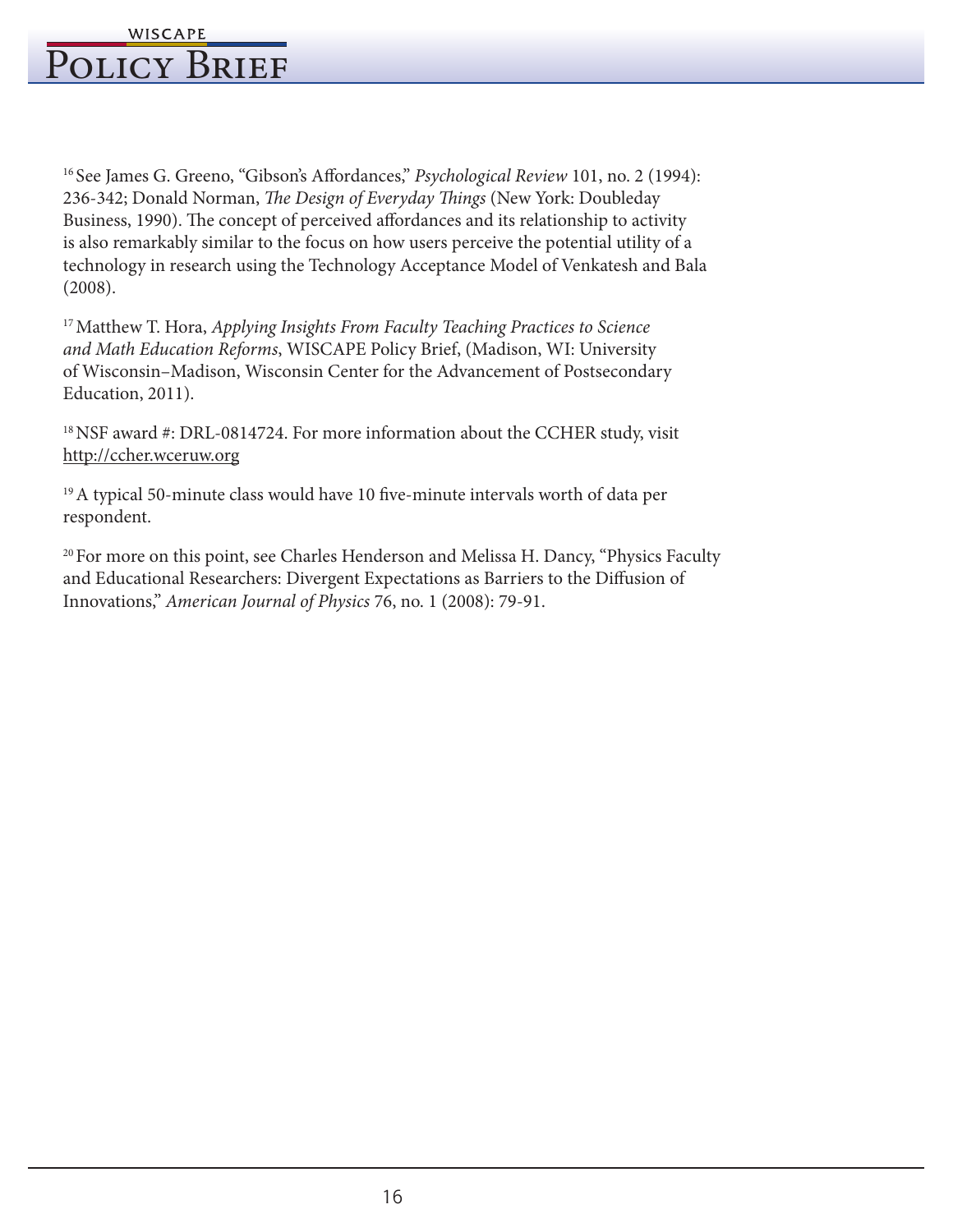Exploring Faculty Decision-Making Processes for Using Instructional Technology in the Classroom: Implications for Policy and Practice